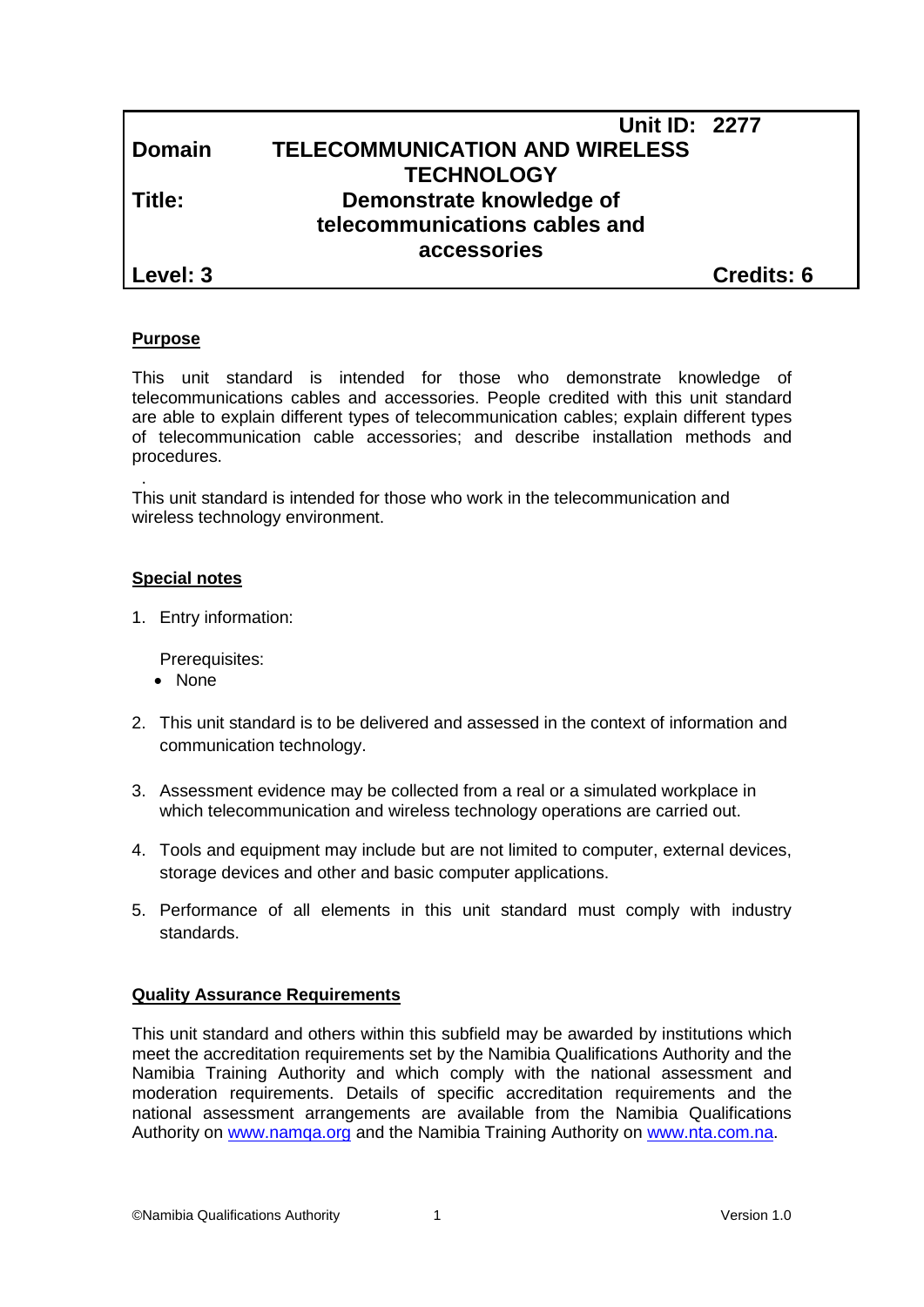# **Elements and Performance Criteria**

# **Element 1: Explain different types of telecommunication cables**

# **Range**

Types of copper cables may include but not limited to, twisted pair copper cables (UTP, FTP & STP), coaxial cables and aerial copper cables.

Types of optical fibre cables may include but not limited to plastic optic fiber, glass optic fiber (single mode and multi-mode).

# **Performance Criteria**

- 1.1 Types of copper cables are explained.
- 1.2 Types of optical fibre cables are explained.

#### **Element 2: Explain different types of telecommunication cable accessories**

#### **Range**

Overhead/ underground line and accessories include and not limited to insulators, supports, lightning arrester, cross arms and dampers.

#### **Performance Criteria**

- 2.1 Overhead line accessories are located and identified in line with workplace procedures.
- 2.2 Overhead line accessory functions are described in line with workplace procedures.
- 2.3 Underground line accessories are located and identified in line with workplace procedures.
- 2.4 Underground line accessory functions are described in line with workplace procedures.

#### **Element 3: Describe installation methods and procedures**

#### **Range**

Cable damage includes and is not limited to; crushing, burning, kinking, sheath twist, cutting and nicking.

# **Performance Criteria**

- 3.1 Cable handling techniques are explained in accordance with manufacturer's application including tension and bending stress requirements.
- 3.2 Different cable installation methods are identified and explained.